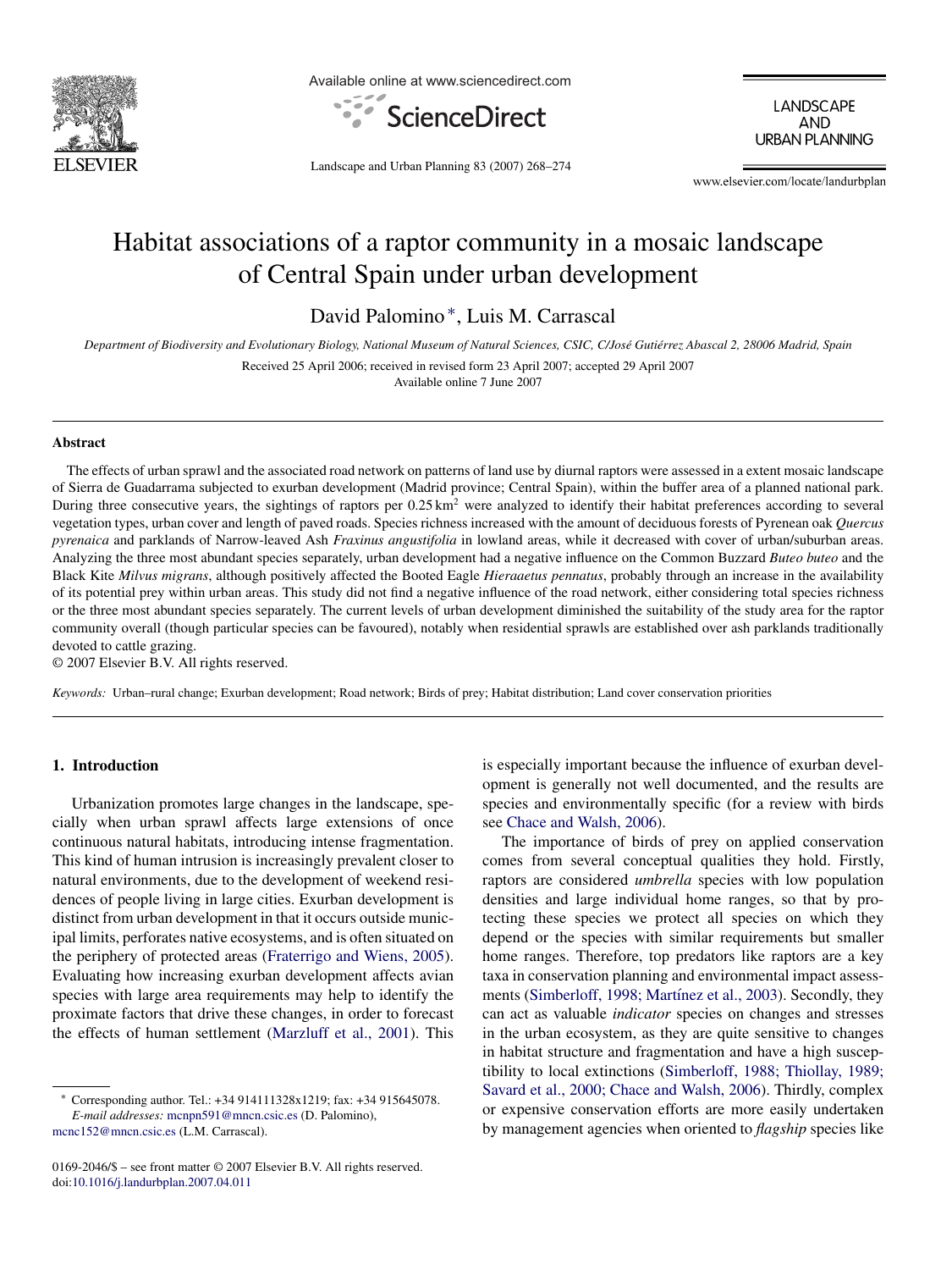raptors, because applied land-planning focused on their preservation, usually imply an improvement of effective protection for the whole region they occupy ('umbrella' effect; [Simberloff,](#page-6-0) [1998; Sergio et al., 2005\).](#page-6-0)

Anthropogenic landscape alterations may have different effects on raptor populations, depending either on the type and intensity of disturbance, and on the characteristics of the species involved. Deleterious impacts on raptors have been documented as a result of habitat loss and fragmentation (e.g. [Thiollay and](#page-6-0) [Rahman, 2002\) a](#page-6-0)nd direct disturbance derived from human presence and associated infrastructures (e.g. [White and Thurow,](#page-6-0) [1985; Brown and Stevens, 1997; Fargallo et al., 1998; Fletcher](#page-6-0) [et al., 1999; Bautista et al., 2004\).](#page-6-0) On the contrary, croplands, roads and other anthropogenic alterations seem not to be harmful to raptors when promoting landscape heterogeneity and/or providing new foraging or nesting opportunities (e.g. [Knight](#page-6-0) [and Kawashima, 1993; Zelenak and Rotella, 1997; Dykstra et](#page-6-0) [al., 2000; Rottenborn, 2000; Anderson, 2001; Dean and Milton,](#page-6-0) [2003\).](#page-6-0)

The north-western part of the Madrid province (Central Spain) poses a good case study to assess the effects of urbanization and the associated road network on raptor communities. This area supports breeding populations of 15 diurnal raptor species, an important figure either at the Iberian scale (60% out of 25 species; Martí and del Moral, 2003), or the European scale (38% out of 39 species; [Hagemeijer and Blair, 1997\).](#page-5-0) Currently, this region is undergoing an intense urban sprawl due to the huge housing demand of weekend residences, mostly by people living in the nearby large city of Madrid (3.5 million people, 40 km away). As a result, previously small villages are becoming bigger residential cities, increasing overall urban area (25% from 1992 to 2000; Comunidad Autónoma de Madrid, 2004) in parallel to the progressive abandonment of traditional farming and fragmentation of the natural areas ([Alig et al., 2004; Antrop,](#page-5-0) [2004; Robinson et al., 2005\).](#page-5-0) Further, this area will be included within the buffer area of the future National Park of Sierra de Guadarrama, so there is a need for knowledge as to the influence of landscape management and urban planning on raptor biodiversity.

Due to the contrasting effect of landscape heterogeneity on raptors reported by available literature (see review by [Chace](#page-5-0) [and Walsh, 2006\),](#page-5-0) the goal of this paper is to determine whether urban sprawl and/or the associated road network in this already fragmented region are limiting the availability of adequate habitat for raptors, either at the community (i.e., species richness) or the species-specific level (focusing on the most abundant raptors: Common Buzzard *Buteo buteo*, Booted Eagle *Hieraaetus pennatus* and Black Kite *Milvus migrans*).

### **2. Methods**

## *2.1. Study area and sampling*

The study was conducted on the southern slope of the Guadarrama Range (Madrid province, Central Spain; 40◦40 N, 4◦W; 900–1400 m a.s.l.). The study region has a Mediterraneancontinental cold climate, with a mean temperature of  $14.5\textdegree C$  and rainfall of 130 mm during spring time. The land-ownership model in this region (mostly small-holdings), the diversity of land-uses, and other environmental factors (relief, soil types, roads and tracks) have led to a marked landscape mosaic, including a high variety of habitat patches. Eight main habitats potentially relevant for foraging preferences of birds of prey were considered:

- (1) coniferous forests (Scots/Cluster Pine *Pinus sylvestris*/ *pinaster*; mature and dense woodlands mainly in mountain slopes above 1100 m a.s.l.);
- (2) oakwood forests (Pyrenean Oak *Quercus pyrenaica*; medium- to small-sized young stands in hilly areas between 900 and 1300 m a.s.l.);
- (3) evergreen woods (Holm Oak *Quercus rotundifolia*; mainly composed of small trees 4–8 m high and with a dense cover of shrubs; 850–1100 m a.s.l.);
- (4) parklands (Narrow-leaved Ash *Fraxinus angustifolia*; grasslands with boundary hedgerows located in valleys 800–1000 m a.s.l., where the tree layer becomes mature but scattered and is regularly managed through pruning);
- (5) shrublands (mainly of genus *Cistus* and *Genista*, mostly arisen from abandonment of previously managed pastures);
- (6) pasturelands (treeless pastures devoted to livestock);
- (7) suburban edges (poorly vegetated areas surrounding the cities, usually covered with scattered debris);
- (8) urban areas (built-up areas of five residential cities between 1.5 and  $7.2 \text{ km}^2$  with a mixture of different urban typologies—for more details see [Palomino and Carrascal,](#page-6-0) [2006\).](#page-6-0)

Data on space use by raptors, 108 h of field work, were gathered by the same person (DP) during June and early July 2001, 2002 and 2003. To avoid sampling biases in raptor movements due to weather-dependent factors [\(Sergio, 2003\),](#page-6-0) time-of-day effects ([Bunn et al., 1995\),](#page-5-0) or excess human disturbances on weekends [\(Bautista et al., 2004\),](#page-5-0) birds were only monitored on windless and rainless mornings of weekdays, starting 2–3 h after sunrise and averaging 3 h of continuous monitoring. Eight vantage points covering non-overlapped areas were selected, including most of the urban area of five cities (San Lorenzo del Escorial, Cercedilla, Navacerrada, Collado Mediano and Moralzarzal), as well as diverse surrounding natural habitats. Detailed and recently published 1:25,000-scale maps were gridded on  $0.5 \text{ km} \times 0.5 \text{ km}$  squares, and the resulting squares of  $0.25 \text{ km}^2$  were used as the spatial sampling units to analyze the variables considered on raptor abundances (see below). Squares larger than  $0.25 \text{ km}^2$  should imply a lower number of sampling units, as well as a reduction in the environmental differences among squares due to the fine-grained patchy characteristics of this landscape. Overall, data for  $148$  squares  $(37 \text{ km}^2)$  were obtained, averaging 5.8 h of surveillance per sampling square of  $0.25 \text{ km}^2$  (it must be kept in mind that from each vantage point many sampling squares can be 'simultaneously' covered during any particular surveillance).

When a raptor was detected (scanned with  $8 \times 32$  binoculars), its trajectory was mapped, timing the presence of the bird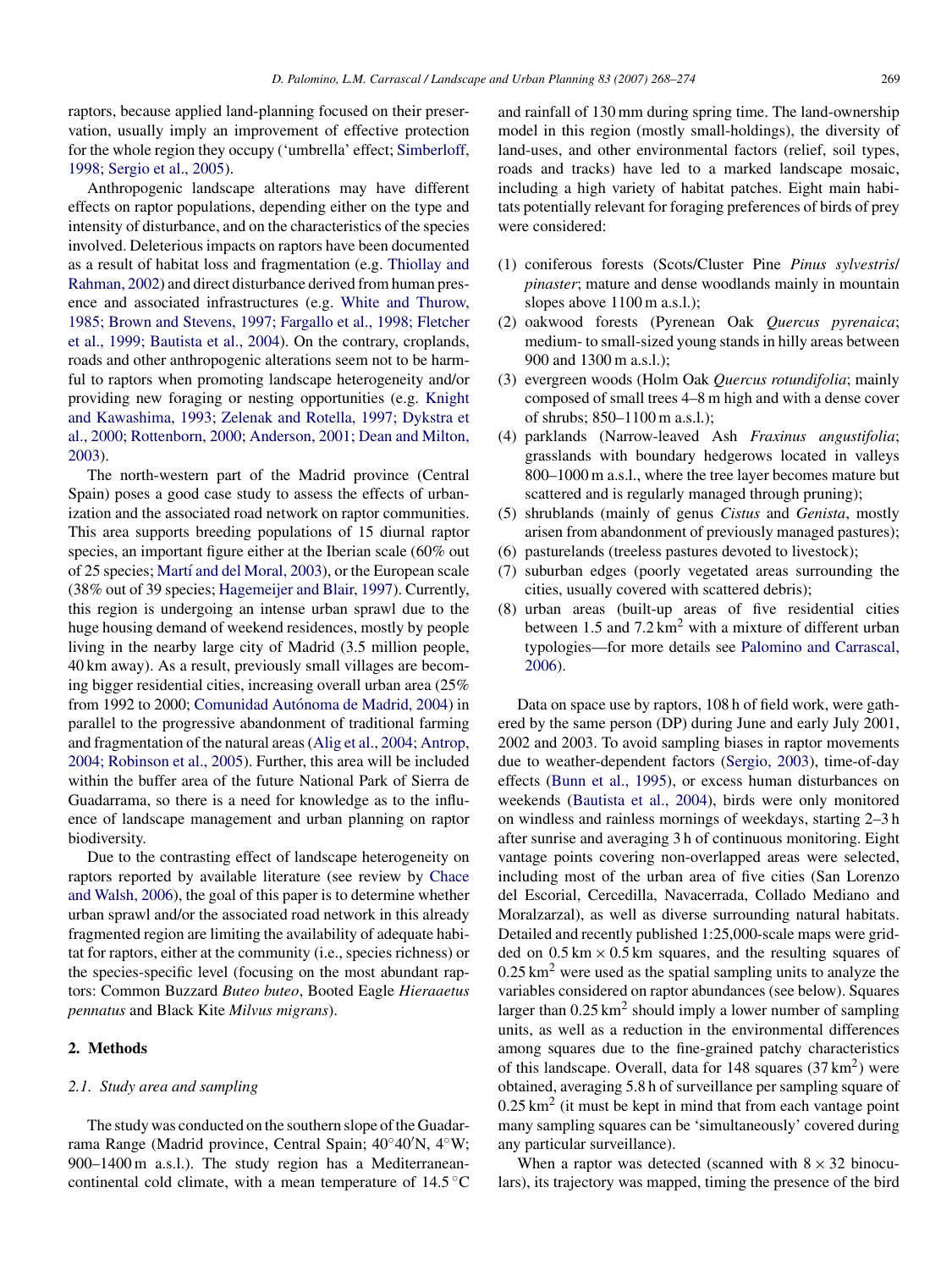at each  $0.25 \text{ km}^2$  sampling square. The birds detected too far from the vantage points (those farther away than 2 km from the observer) were excluded from analyses, because a reliable location on maps was not possible. No attempt to distinguish among flight types was made, due to the imprecision of the possible categories, though no bird above 500 m was considered: average height above ground of flying birds was  $77.6$  m (S.D. =  $68.5$ ;  $n = 642$  sightings, 82% of them below 100 m). Birds resting at or near the nest were not considered, because although the overall number of this casual sights was very low, their disproportionate contribution to the cumulative time of observation per sampling square biases the trends from flight data.

## *2.2. Data analyses*

Eleven landscape descriptors were calculated. Firstly, the percentage cover in  $0.25 \text{ km}^2$  sampling squares of the eight main habitats, as well as the length of roads, were measured on digitized images of published of the study region. We sampled the cover of these habitat categories and the length of roads by means of image tools in Photoshop CS (the polygon laso to count the number of pixels selected and the measurement tool for lengths). The eight habitat measurements were used to calculate an index of average structural complexity of the native vegetation per sampling square, ranging from 0 to 6 according to the following classes—0: urban; 1: pasturelands and suburban edges poorly vegetated; 2: short shrublands; 3: dense tall shrublands with small scattered trees; 4: parklands or groves with scattered trees more than 6 m high; 5: dense forests 8–12 m high; 6: the most mature forests with trees over 12 m high. The structural complexity index was obtained as the weighted average of each habitat score according to the area covered by each habitat. Overall, the 148 squares of 0.25 km<sup>2</sup> averaged 19.8% of pine forests (range: 0–100), 7.2% (0–100) of deciduous forests, 20.8% (0–100) of parklands, 2.4% (0–92) of holm-oakwoods, 5.8% (0–92) of shrublands, 20.7% (0–100) of pasturelands, 5.9%  $(0-76)$  of suburban edges, and  $16\%$   $(0-100)$  of urban surface. Mean structural complexity was 2.9 (range: 0–6), whereas mean road length was 83 m (0–1610). Finally, the maximum altitude of each  $0.25 \text{ km}^2$  was also obtained from 1:25,000 maps, averaging 1153 m a.s.l. (860–1640).

Since the probability of detecting a raptor is highly biased among sampling plots by (1) the time spent in its surveillance, and (2) its distance to the vantage point of scanning, both variables (*sampling* variables, hereafter) were controlled by including them in the statistical analyses. The effect on bird detections of spatial autocorrelation of the sampling plots was also controlled by means of polynomials (five linear and quadratic geographical variables: longitude, longitude<sup>2</sup>, latitude, latitude<sup>2</sup>, and longitude  $\times$  latitude) of the UTM geographic coordinates at the center of each square [\(Legendre, 1993\).](#page-6-0)

Response variables analyzed were the total number of diurnal raptor species detected, and the cumulative time of observation of the three most abundant species: Common Buzzard, Booted Eagle and Black Kite. The relationships between each of these four response variables and the independent variables (11 landscape descriptors, 2 sampling variables, and 5 geographical components; see [Table 1\)](#page-3-0) were analyzed by means of partial least squares regression (hereafter PLS regression), using the  $0.25 \text{ km}^2$  squares as the sampling units. This statistical method is an extension of the multiple regression analysis, particularly useful in ecological analyses where the predictors (i.e., the independent variables) are many and highly collinear (e.g. [Maestre, 2004; Seoane et al., 2005\).](#page-6-0) PLS regression is explicitly oriented to solve the problem of lack of independence among the predictors, since they become grouped in one – or several, but orthogonal – lineal gradient/s of covariation, while meeting the condition of maximizing the explanation of the response variable. In other words, in PLS regression a few multivariate factors extracted according to the underlying relationships existing among the original independent variables are 'forced' to maximize the explained variance in the dependent variable. Significance of the relationships between predictor variables and PLS factors was tested using factor loadings. The relative contribution of each variable to the derived factors was calculated by means of the square of predictor weights. For more details on this statistical exploratory technique, see [Statsoft \(2001\)](#page-6-0) and [Tobias \(2003\).](#page-6-0)

# **3. Results**

Overall, 15 species were found: Eurasian Griffon *Gyps fulvus*, Cinereous Vulture *Aegypius monachus*, Eurasian Sparrowhawk *Accipiter nisus*, Northern Goshawk *Accipiter gentilis*, Golden Eagle *Aquila chrysaetos*, Spanish Imperial Eagle *Aquila adalberti*, Common Buzzard, Short-toed Snake-Eagle *Circaetus gallicus*, Peregrine Falcon *Falco peregrinus*, Eurasian Hobby *Falco subbuteo*, Common Kestrel *Falco tinnunculus*, Booted Eagle, Black Kite, Red Kite *Milvus milvus* and European Honey-Buzzard*Pernis apivorus*. The two species of vultures in the study region were not considered in the analysis of species richness because they do not use the study area as regular foraging locations, and they usually flew very high over the ground, while crossing the area.

A PLS regression identified one significant  $(p < 0.001)$  factor of covariation among the 18 descriptor variables explaining 36.8% of original variance in the number of raptor species per  $0.25 \text{ km}^2$  square [\(Table 1\).](#page-3-0) Spatial autocorrelation and geographical effects only accounted for 1.1% of the original variance in species richness. An important amount of the explained variance (17.9%) was related to surveillance variables: species richness was positively related to the time devoted to surveillance of each square, and negatively with the distance to the vantage point of scanning. The variability in species richness directly attributable to landscape predictors was 17.8%. The number of species per  $0.25 \text{ km}^2$  square increased with the structural complexity of the vegetation and cover of oakwood forests and ash parklands, but decreased with the surface covered by urban/suburban areas and pasturelands [\(Fig. 1\).](#page-3-0) There was also a tendency towards more species richness in lowlands than at higher altitudes in the Guadarrama mountains (see coeficient weight for altitude in [Table 1\).](#page-3-0) Therefore, the maximum species richness of raptors was observed in wooded lowland areas with a very low cover of urban and suburban ground.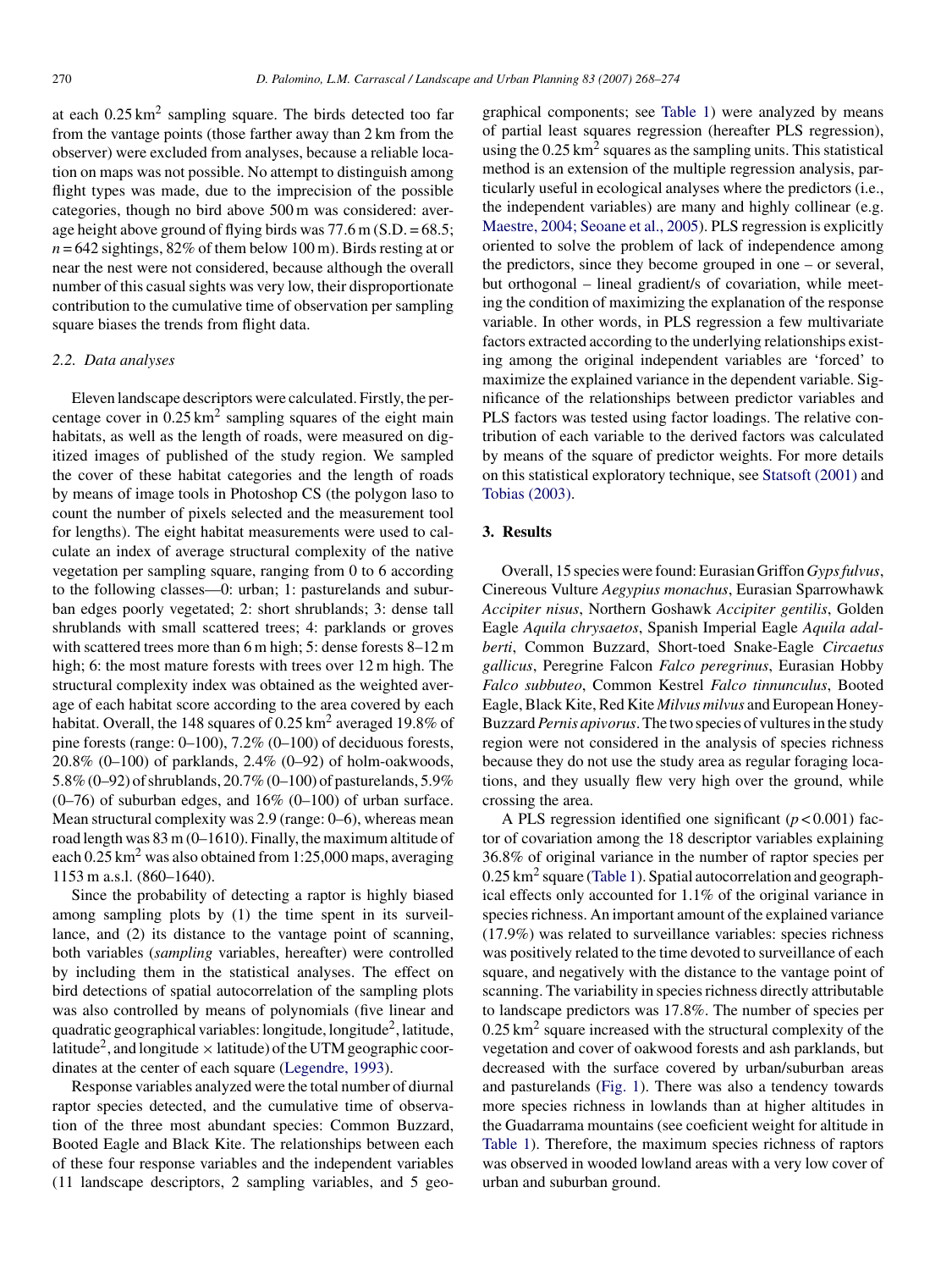#### <span id="page-3-0"></span>Table 1 Predictor weights of the partial least squares regressions

|                                                  | Resulting multivariate factors on |                |                     |                   |
|--------------------------------------------------|-----------------------------------|----------------|---------------------|-------------------|
|                                                  | Species richness                  | Common Buzzard | <b>Booted Eagle</b> | <b>Black Kite</b> |
| Landscape variables                              |                                   |                |                     |                   |
| Maximum altitude                                 | $-0.183*$                         |                |                     | $-0.379***$       |
| %Coniferous forest                               |                                   |                | $-0.299***$         |                   |
| %Oakwood forest                                  | $0.347***$                        | $0.541***$     |                     |                   |
| %Ash parklands                                   | $0.322***$                        |                |                     | $0.400***$        |
| %Holm-oakwoods                                   |                                   |                |                     |                   |
| %Shrublands                                      |                                   | $-0.299***$    |                     |                   |
| %Pastures                                        | $-0.217***$                       |                | $-0.195*$           | $-0.200*$         |
| %Urban                                           | $-0.272***$                       | $-0.249**$     | $0.407***$          | $-0.207*$         |
| %Suburban                                        | $-0.224**$                        |                | $0.202*$            | $-0.185*$         |
| Road length                                      |                                   | $0.314***$     |                     |                   |
| Vegetation structural complexity                 | $0.388***$                        | $0.389***$     | $-0.271***$         | $0.236**$         |
| Sampling biases                                  |                                   |                |                     |                   |
| Surveillance time                                | $0.495***$                        | $0.413***$     | $0.575***$          | $0.200*$          |
| Distance to vantage point                        | $-0.307***$                       | $-0.286***$    | $-0.493***$         |                   |
| Geographical effects and spatial autocorrelation |                                   |                |                     |                   |
| Longitude                                        | $-0.251**$                        |                | $-0.214**$          | $-0.347***$       |
| Latitude                                         | $-0.310***$                       |                |                     | $-0.435***$       |
| Longitude $\times$ longitude                     | $-0.234**$                        |                | $-0.233**$          | $-0.326***$       |
| Latitude $\times$ latitude                       | $-0.281***$                       |                |                     | $-0.419***$       |
| Longitude $\times$ latitude                      | $-0.301***$                       |                |                     | $-0.443***$       |
| $R^2$ by the whole factor                        | 36.8                              | 31.6           | 25.0                | 25.7              |
| Contributions by categories of variables $(R^2)$ |                                   |                |                     |                   |
| Landscape variables                              | 17.8                              | 22.7           | 6.6                 | 20.2              |
| Sampling biases                                  | 17.9                              | 8.9            | 17.9                | 1.3               |
| Geographical effects                             | 1.1                               | 0.0            | 0.5                 | 4.2               |

One multivariate factor (a linear combination of the 18 original predictors) is showed per response variable: the number of raptor species and the cumulative time of observation of the three most abundant species in each 0.25 km2 sampling square. The four PLS regression analyses are highly significant (*p* < 0.001). Only significant relationships between individual variables and factors (\*<0.05; \*\*<0.01; \*\*\*<0.001) are shown.  $R^2$ : percentages of original variance accounted for. For the sake of clarity, the predictor variables have been grouped by three main categories (see text).



Fig. 1. Relationship between the richness of raptors per  $0.25 \text{ km}^2$  and the multivariate gradient obtained in the partial least regression analysis (see Table 1).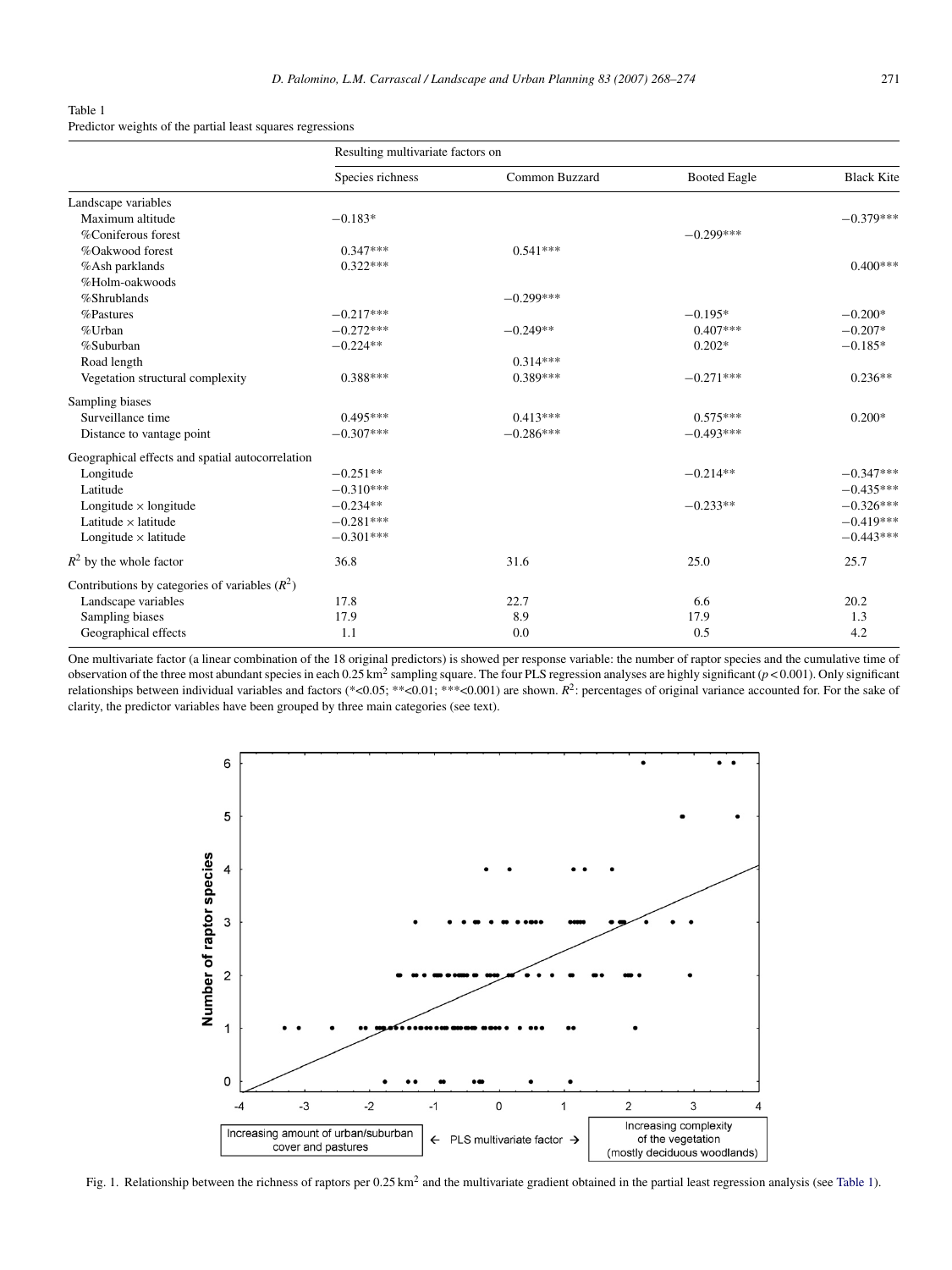For each of the three most abundant species in the study region, the respective PLS regressions identified the significant (*p* < 0.001) factor of covariation among the 18 descriptor variables, explaining the variability among squares in the cumulative time of observation for the Common Buzzard (31.6%), the Booted Eagle (25.0%) and the Black Kite (25.7%; [Table 1\).](#page-3-0) The geographical and spatial autocorrelation effects explained a very low amount of variance (<5%) in the three species (markedly low in the Common Buzzard and the Booted Eagle). Sampling bias derived from differences among squares in surveillance time and distance to vantage points had an important influence in the Common Buzzard and the Booted Eagle.

After controlling for geographical effects and sampling bias, 22.7% of the variance in the Common Buzzard distribution among  $0.25 \text{ km}^2$  squares was explained by landscape predictors. This species was more frequently observed at squares with higher vegetation structural complexity, covered with a high proportion of oakwood forests, and a low extent of shrublands. It was also positively influenced by the length of paved roads, but it avoided urban areas.

For the Booted Eagle, once geographical effects and sampling bias were removed, only 6.6% of the observed variability in the cumulative time of observation in  $0.25 \text{ km}^2$  squares was significantly related to habitat descriptors. This species was positively influenced by urban/suburban cover, and negatively by the extent of mature coniferous forests and pasturelands.

Finally, 20.2% of the variability in the Black Kite distribution among  $0.25 \text{ km}^2$  squares was accounted for by habitat descriptors. This species selected locations at lower altitudes on the valleys, mainly covered by deciduous parklands of ash trees, and it was negatively affected by urban/suburban areas and pasturelands.

# **4. Discussion**

Our results show the importance of deciduous woodlands of Pyrenean Oak and parklands of Narrow-leaved Ash for maintaining a highly diverse community of diurnal birds of prey in this increasingly urbanized area on the piedmont of the Guadarrama range. Conversely, treeless open-country (mainly extensive pasturelands) diminishes the species richness of diurnal raptors. Extensive grazing cows has historically prevailed in this area over intensive croplands or more damaging stockbreeding such as goat herds, allowing the persistence of wooded patches that have favoured a well established and diverse raptor community. Forestry management in the public areas of Guadarrama mountains should favour the preservation of deciduous woodlands and ash parklands, as they constitute the most important native habitats in lowland areas where cities and developments have been established, and because they are very important for the conservation of this diverse raptor community. In addition, this type of forested habitat also enhances landscape quality from a human perspective (Gómez-limón [and De Lucio, 1999](#page-5-0)). [Gulinck et al.](#page-5-0) [\(2001\)](#page-5-0) shows an example based on the whole Madrid province on current advances in comparative landscape analyses useful in integrating avifaunal priorities with land cover data. This recommendation needs to be highlighted considering that the study

area is included within the buffer area of the planned National Park of Sierra de Guadarrama.

An important cause of woodland loss in the valleys and piedmont of this region is urban sprawl, threatening naturally regenerating oak stands and old ash groves near city limits. Social and economic pressures incessantly claim more building area on public or private rural lands. Though the first residential developments (ca. 1970) were predominantly spread single-detached houses, with big gardens that have become mature after 20–40 years, the current residential models prevailing are scarcely gardened and densely built-up (e.g. small detached houses). As in the case of the songbird community [\(Palomino and Carrascal, 2006\),](#page-6-0) the species richness of raptors in this region is negatively affected by the urban developments. Less diverse raptor communities have been described at landscapes progressively more anthropogenic ([Brandl et al.,](#page-5-0) [1985; Sorley and Andersen, 1994; Jullien and Thiollay, 1996;](#page-5-0) Herremans and Herremans-Tonnoeyr, 2000; Sánchez-Zapata et [al., 2003\).](#page-5-0) Although it is expected that specialist species depending on extensive native habitats or on particular prey items mostly avoid human-altered landscapes, moderate levels of landscape alteration also can allow the occurrence of many species, mostly due to edge effects ([Vannini, 1989; Ellis et al., 1990;](#page-6-0) Donázar et al., 1993; Rodríguez-Estrella et al., 1998; Reynaud [and Thioulouse, 2000; Anderson, 2001\).](#page-6-0) Thus, moderate urbanization may favour raptors with more opportunistic requirements (e.g. [Bird et al., 1996; Bosakowski and Smith, 1997; Berry et](#page-5-0) [al., 1998\).](#page-5-0) Nevertheless, the present degree of urbanization in the study area is already globally adverse for its raptor community. So, we predict that the undergoing urban sprawl of scarcely gardened and densely built-up developments over deciduous parklands in Guadarrama valleys will negatively affect the rich community of birds of prey.

The habitat preferences obtained for the Common Buzzard agrees with the general distribution patterns previously described in the Iberian Peninsula (Sánchez-Zapata and Calvo, [1999; Bustamante and Seoane, 2004\).](#page-6-0) But in addition, our analysis also shows that the regular foraging movements of the Common Buzzard are negatively affected by urban cover (see similar conclusions with regard to nest site selection: [Burak,](#page-5-0) 2002; Krüger, 2002; Kruszyk and Zbronski, 2004). Nevertheless, the Common Buzzard was positively affected by the presence of paved roads in Guadarrama valleys. The selective use of road verges has been already cited for this species (Meunier et al., 2000; Lõhmus, 2001; Bautista et al., 2004). This pattern is probably due to the availability of perches (mostly telephone poles) and/or road-kills near ditches, although it could involve an important risk of mortality from traffic (e.g. [Hell et](#page-5-0) [al., 2005\),](#page-5-0) or electrocutions from electricity pylons ([Ferrer et al.,](#page-5-0) 1991; Mañosa, 2001).

The Booted Eagle was the most frequently observed raptor in the study area, appearing in 54.7% of the squares surveilled. The Booted Eagle avoided areas covered either by pasturelands or dense mature coniferous forests, and preferred the  $0.25 \text{ km}^2$ squares with the presence of urban/suburban areas (it is a species regularly seen in old urban developments with wooded gardens and small detached houses; pers. obs.). These results reinforce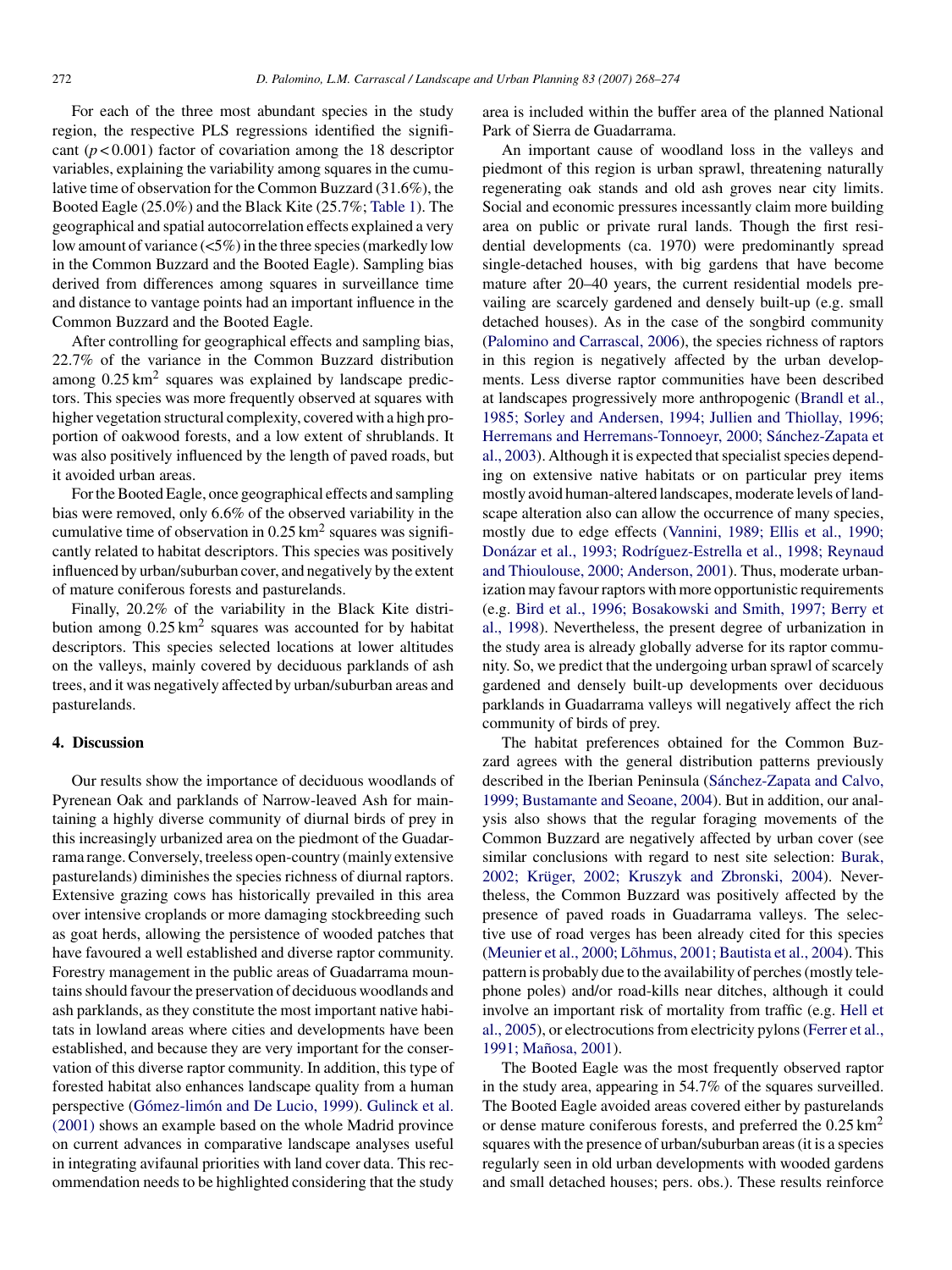<span id="page-5-0"></span>the idea of a marked resilience of the Booted Eagle to human disturbances (Carlton, 1996; Suárez et al., 2000). Furthermore, species that meet their food requirements within the cities should show positive responses to the urban area (Chace and Walsh, 2006). The importance in Spain of anthropophilic birds as regular prey of the Booted Eagle (pigeons, magpies, jackdaws and starlings), instead of other wild species (rabbits or lizards; [Veiga,](#page-6-0) 1986; Martín and López, 1996) could be directly related to the frequent use of urban developments.

Foraging areas preferred by the Black Kite were located in lowlands, particularly the ash parklands. This species avoided areas highly altered by human uses, such as cities, suburban sites, or treeless pasturelands. This pattern observed in the piedmont of Guadarrama mountains markedly contrasts with other works showing that the Black Kite is positively influenced by moderate levels of human impacts, mainly due to its scavenging habits and hunting opportunism (Brandl et al., 1985; Sorley and Andersen, 1994; Herremans and Herremans-Tonnoeyr, 2000; Meunier et al., 2000; Dean and Milton, 2003; Sánchez-Zapata et al., 2003; Bustamante and Seoane, 2004). Nevertheless, the use of anthopogenic areas by the Black Kite are only occasional, and linked to profitable human wastes, but otherwise avoided when more natural habitats and food resources are available (Blanco, 1997; Sergio et al., 2003). Thus, favourable habitats for the species in Guadarrama valleys are spread over large areas (i.e., extensive ash groves devoted to cattle grazing and breeding of bulls for bullfights) and remain free from important human disturbances, thereby minimizing the need to exploit residential urban habitats which provide scarce feeding opportunities.

In conclusion, this paper did not find a deletereous influence of the road network, either considering total species richness or each one of the three most abundant species. On the contrary, the increasing urbanization of the landscape is affecting negatively the habitat suitability of the study area for the raptor community. The influence of urban sprawl is particularly negative when buildings are densely established over deciduous oakwoods or parklands of ash trees traditionally devoted to cattle grazing. The Booted Eagle is the least affected species by urban developments with wooded gardens and small detached houses.

#### **Acknowledgements**

Claire Jasinski kindly improved the English of an early draft. The original manuscript benefited from the positive criticisms by two anonymous referees. This paper is a contribution to the project 07M/0080/2002 funded by the Consejería de Educación de la Comunidad de Madrid, and D.P. was supported by an "El Ventorrillo" Field Station-CSIC grant.

### **References**

- Alig, R.J., Kline, J.D., Lichtenstein, M., 2004. Urbanization on the US landscape: looking ahead in the 21st century. Landsc. Urban Plan. 69, 219–234.
- Anderson, D.L., 2001. Landscape heterogeneity and diurnal raptor diversity in Honduras: the role of indigenous shifting cultivation. Biotropica 33, 511–519.
- Antrop, M., 2004. Landscape change and the urbanization process in Europe. Landsc. Urban Plan. 67, 9–26.
- Bautista, L.M., García, J.T., Calmaestra, R.G., Palacín, C., Martín, C.A., Morales, M.B., Bonal, R., Viñuela, J., 2004. Effect of weekend road traffic on the use of space by raptors. Conserv. Biol. 18, 726–732.
- Berry, M.E., Bock, C.E., Haire, S.L., 1998. Abundance of diurnal raptors on open space grasslands in an urbanizing landscape. Condor 100, 601– 608.
- Bird, D.M., Varland, D.E., Negro, J.J. (Eds.), 1996. Raptors in Human Landscapes: Adaptations to Built and Cultivated Environments. Academic Press, London.
- Blanco, G., 1997. Role of refuse as food for migrant, floater and breeding black kites (*Milvus migrans*). J. Raptor Res. 31, 71–76.
- Bosakowski, T., Smith, D.G., 1997. Distribution and species richness of a forest raptor community in relation to urbanization. J. Raptor Res. 31, 26–33.
- Brandl, R., Utschick, H., Schmidtke, K., 1985. Raptors and land-use systems in southern Africa. Afr. J. Ecol. 23, 11–20.
- Brown, B.T., Stevens, L.E., 1997. Winter bald eagle distribution is inversely correlated with human activity along the Colorado River, Arizona. J. Raptor Res. 31, 7–10.
- Bunn, A.G., Klein, W., Bildstein, K.L., 1995. Time-of-day effects on the numbers and behaviour of non-breeding raptors seen on roadside surveys in eastern Pennsylvania. J. Field Ornithol. 66, 544–552.
- Burak, M., 2002. Numbers and nest site selection of the common buzzard *Buteo buteo* on the Wroclaw Plain (SW Poland). Ptaki Slaska 14, 91–111.
- Bustamante, J., Seoane, J., 2004. Predicting the distribution of four species of raptors (Aves: Accipitridae) in southern Spain: statistical models work better than existing maps. J. Biogeogr. 31, 295–306.
- Carlton, J., 1996. Response of booted eagles to human disturbance. Brit. Birds 89, 267–274.
- Comunidad Autónoma de Madrid, 2004. Instituto de Estadística de la Consejería de Economía e Innovación Tecnológica. URL: <http://gestiona.madrid.org/desvan/desvan.html>.
- Chace, J.F., Walsh, J.J., 2006. Urban effects on native avifauna: a review. Landsc. Urban Plan. 74, 46–69.
- Dean, W.R.J., Milton, S.J., 2003. The importance of roads and road verges for raptors and crows in the Succulent and Nama-Karoo, South Africa. Ostrich 74, 181–186.
- Donazar, J.A., Ceballos, O., Travaini, A., Hiraldo, F., 1993. Roadside raptor ´ surveys in the Argentinean Patagonia. J. Raptor Res. 27, 106–110.
- Dykstra, C.R., Hays, J.L., Daniel, F.B., Simon, M.M., 2000. Nest site selection and productivity of suburban red-shouldered hawks in Southern Ohio. Condor 102, 401–408.
- Ellis, D.H., Glinski, R.L., Smith, D.G., 1990. Raptor road surveys in South America. J. Raptor Res. 24, 98–106.
- Fargallo, J.A., Blanco, G., Soto-Largo, E., 1998. Forest management effects on nesting habitat selected by Eurasian Black Vultures (*Aegypius monachus*) in Central Spain. J. Raptor Res. 32, 202–207.
- Ferrer, M., de la Riba, M., Castroviejo, J., 1991. Electrocution of raptors on power lines in southwestern Spain. J. Field Ornithol. 62, 181–190.
- Fletcher, R.J., Mckinney, S.T., Bock, C.E., 1999. Effects of recreational trails on wintering diurnal raptors along riparian corridors in a Colorado grassland. J. Raptor Res. 33, 233–239.
- Fraterrigo, J.M., Wiens, J.A., 2005. Bird communities of the Colorado Rocky Mountains along a gradient of exurban development. Landsc. Urban Plan. 71, 263–275.
- Gómez-limón, J., De Lucio, J.V., 1999. Changes in use and landscape preferences on the agricultural livestock landscapes of the Central Iberia Penninsula (Madrid, Spain). Landsc. Urban Plan. 44, 165–175.
- Gulinck, H., Múgica, M., De Lucio, J.V., Atauri, J.A., 2001. A framework for comparative landscape analysis and evaluation based on land cover data, with an application in the Madrid region (Spain). Landsc. Urban Plan. 55, 257–270.
- Hagemeijer, E.J.M., Blair, M.J. (Eds.), 1997. The EBCC Atlas of European Breeding Birds: Their Distribution and Abundance. Poyser, London.
- Hell, P., Plavý, R., Slamečka, J., Gasparík, J., 2005. Losses of mammals (Mammalia) and birds (Aves) on roads in the Slovak part of the Danube Basin. Eur. J. Wildl. Res. 51, 35–40.
- Herremans, M., Herremans-Tonnoeyr, D., 2000. Land use and conservation status of raptors in Botswana. Biol. Conserv. 94, 31–41.